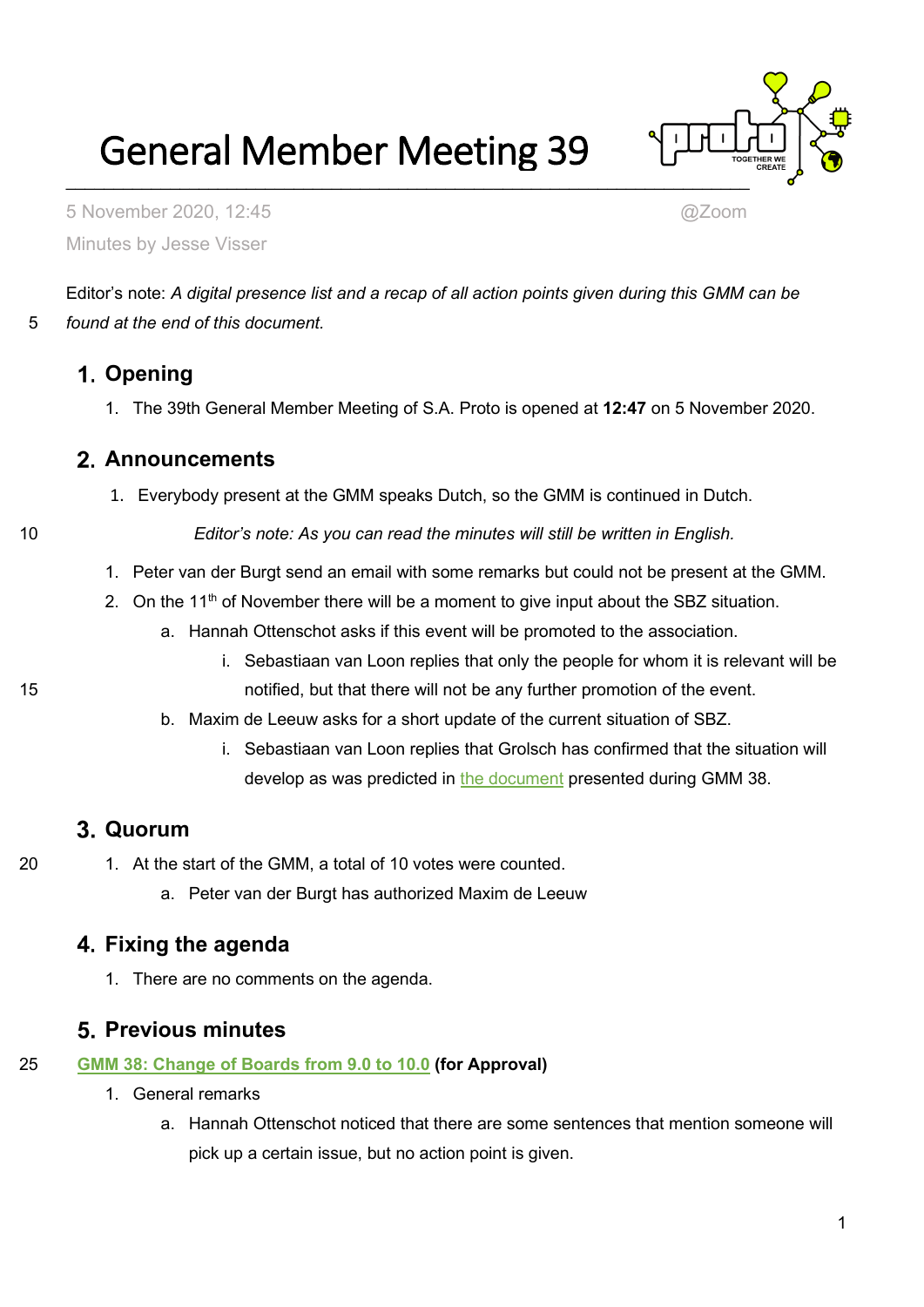|    | i. AP Jesse Visser (39. 01) Where necessary add missing action points in the             |  |
|----|------------------------------------------------------------------------------------------|--|
| 30 | minutes of GMM 38.                                                                       |  |
|    | b. Hannah Ottenschot also commented on a Google Docs version of the document.            |  |
|    | i. These comments will be considered when revising the minutes.                          |  |
|    | c. Maartje noticed that there are a couple of Dutch sentences without translations.      |  |
|    | i. AP Jesse Visser (39.02) Add translations to Dutch sentences in the minutes of         |  |
| 35 | GMM 38.                                                                                  |  |
|    | d. Maxim de Leeuw notes that the sentence "continues to ask" is confusing as it is       |  |
|    | currently used to signify that a person continues to ask about a new topic but might be  |  |
|    | interpreted as the person asking another question about the same topic.                  |  |
|    | i. AP Jesse Visser (39.03) Change phrasing where "continues to ask" is used in           |  |
| 40 | the minutes of GMM 38.                                                                   |  |
|    | e. Maxim de Leeuw notes that one of the editor's notes mentions the cancelation of the   |  |
|    | integration week due to COVID-19 and he wonders if the costs made due to the             |  |
|    | cancelation will still be covered by sponsorship or if it must otherwise be compensated. |  |
|    | i. Jonathan Materazzi explains that the event will still be held later on by the ACE,    |  |
| 45 | so the expenses made will be covered by the participation fee of the event.              |  |
|    | Phillipe Tuinman is very happy with the clickable links in the document.<br>f.           |  |
|    | 2. Page 4                                                                                |  |
|    | a. Maartje Huveneers asks what ITO stands for at line 13.                                |  |
|    | This is the IT network department of LISA.<br>i.                                         |  |
| 50 | AP Jesse Visser (39.04) Add a description to the abbreviation ITO on line 133<br>ii.     |  |
|    | of the minutes of GMM 39.                                                                |  |
|    | 3. Page 27                                                                               |  |
|    | a. Phillipe Tuinman noticed that the opening hours of the Protopolis are not being       |  |
|    | updated as was mentioned on line 939.                                                    |  |
| 55 | These will be updated again after the GMM.<br>İ.                                         |  |
|    | 4. Page 31                                                                               |  |
|    | a. Hannah Ottenschot noticed that on line 1087 it says that "this is not what the DisCo  |  |
|    | was meant to organise", which she finds is too harsh of a statement.                     |  |
|    | i. AP Jesse Visser (39.05) Change line 1087 of the minutes of GMM 38 to be               |  |
| 60 | less harsh on the DisCo.                                                                 |  |
|    | 5. Page 38                                                                               |  |
|    | Hannah Ottenschot noticed that the quick maths done by Frank Lammers about the<br>а.     |  |
|    | gala ticket costs is not very accurate and confusing.                                    |  |
|    | i. AP Jesse Visser (39.06) Add a note that the math done by Frank Lammers, on            |  |
| 65 | page 38 of the minutes of GMM 38, is not very accurate.                                  |  |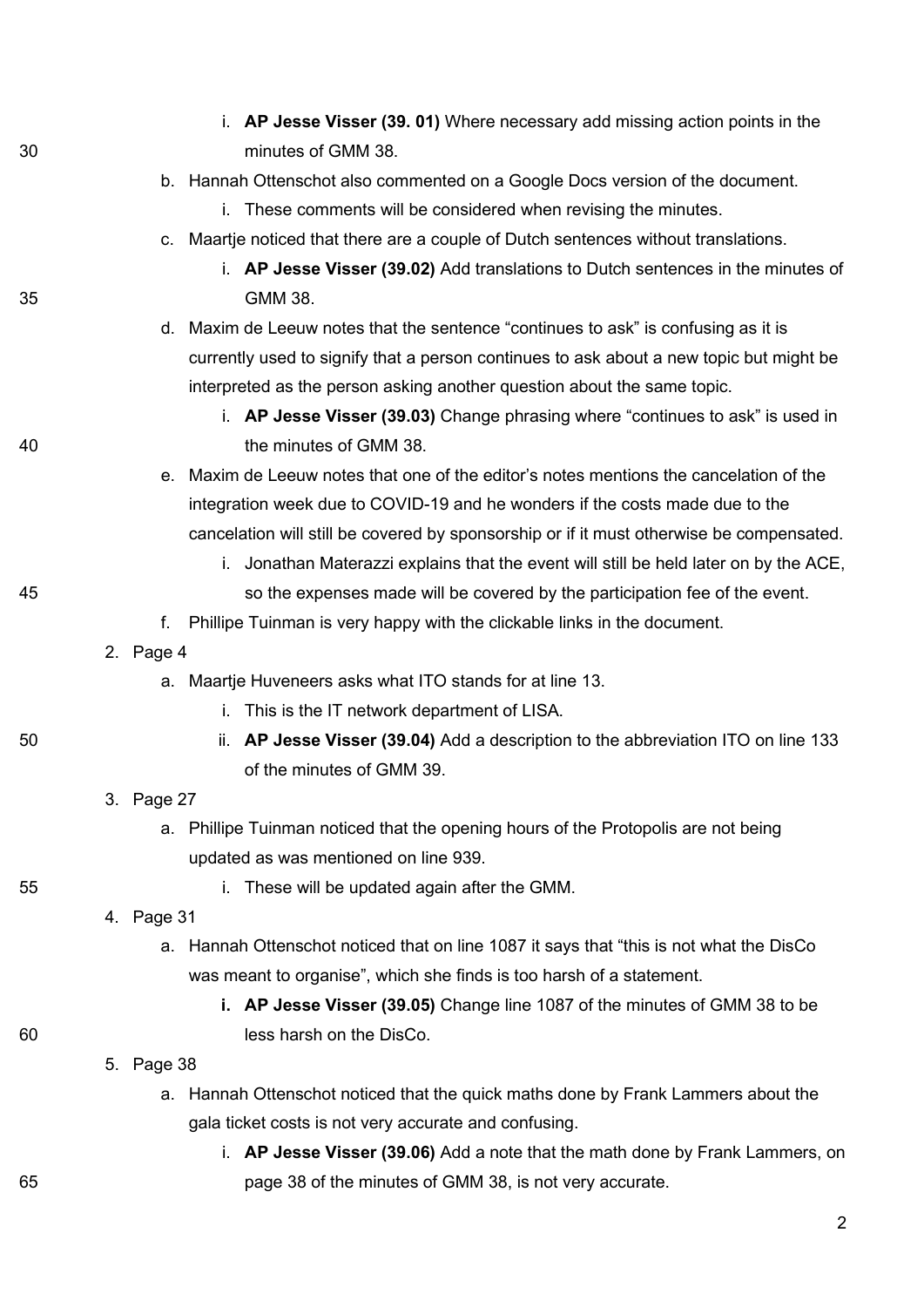- *6. Voting: Approval of Minutes of GMM 38 on 2020-11-05*
	- a. Vote passes unanimously
- 7. **AP Jesse Visser (39.07)** Correct the Minutes of GMM 38 and upload them to the DokuWiki. (**Aps 39.01 – 39.06**)

#### 70 **Documents received**

#### **[Foundation ICE letter to the GMA](https://wiki.proto.utwente.nl/_media/proto/gmmdocs/proto_gma_foundation_ice_document.pdf)**

- 1. Hannah Ottenschot noticed that there is some faulty maths in the letter to the GMM. €34,400 and €6,000 do not sum to a total liquidity of €35,400.
- 2. Phillipe Tuinman explains with the maths bellow why the loan should stay at €15,000, 75 instead of lowering it to €10,000.
- *a. "Luiqidity: €34,400 + €6,000 = €40,400 Expenses to be made: €46,670 Loan: €46,670 – €40,400 = €6,270 Rounded off to €10,000* 80 *HOWEVER: SRC subsidy is received after the trip is completed: €6,120 So, we would like to keep the loan at €15,000"*
	- b. Hannah Ottenschot wonders what the effect is of keeping the loan at €15,000
- i. Phillipe Tuinman explains that it is uncertain when all income will be received, so keeping the loan of €15,000 will make sure the foundation will 85 not have to go into the red to cover costs.
	- ii. He also adds that the loan does not have interest, so loaning more money does not have any drawbacks in this case.
	- 3. Imke: "If there are no more comments, we will *skedadelido* to the next document."

#### **[ICE 3.0 Budget Plan](https://wiki.proto.utwente.nl/_media/proto/gmmdocs/ice_3.0_-_budget_plan.pdf) (For Approval)**

- 90 1. Maxim de Leeuw comments that Phillipe Tuinman has done a great job on the budget plan.
	- 2. Hannah Ottenschot would like to know what the unforeseen costs are based on.
		- a. Phillipe Tuinman replies that the calculation is not in the summary regarding the loan but can be found in the complete budget plan.
- 95 b. Hannah Ottenschot would like the complete budget plan to be included in the GMM documents for better transparency.
	- i. **AP Imke Verschuren (39.08)** Add the complete budget plan of ICE to the DokuWiki page of GMM 39.
- 3. There is some confusion on if the amount of the loan is also included in the vote on the 100 document, as the amount of the loan is never mentioned in the Budget Plan but only in the letter to the GMM.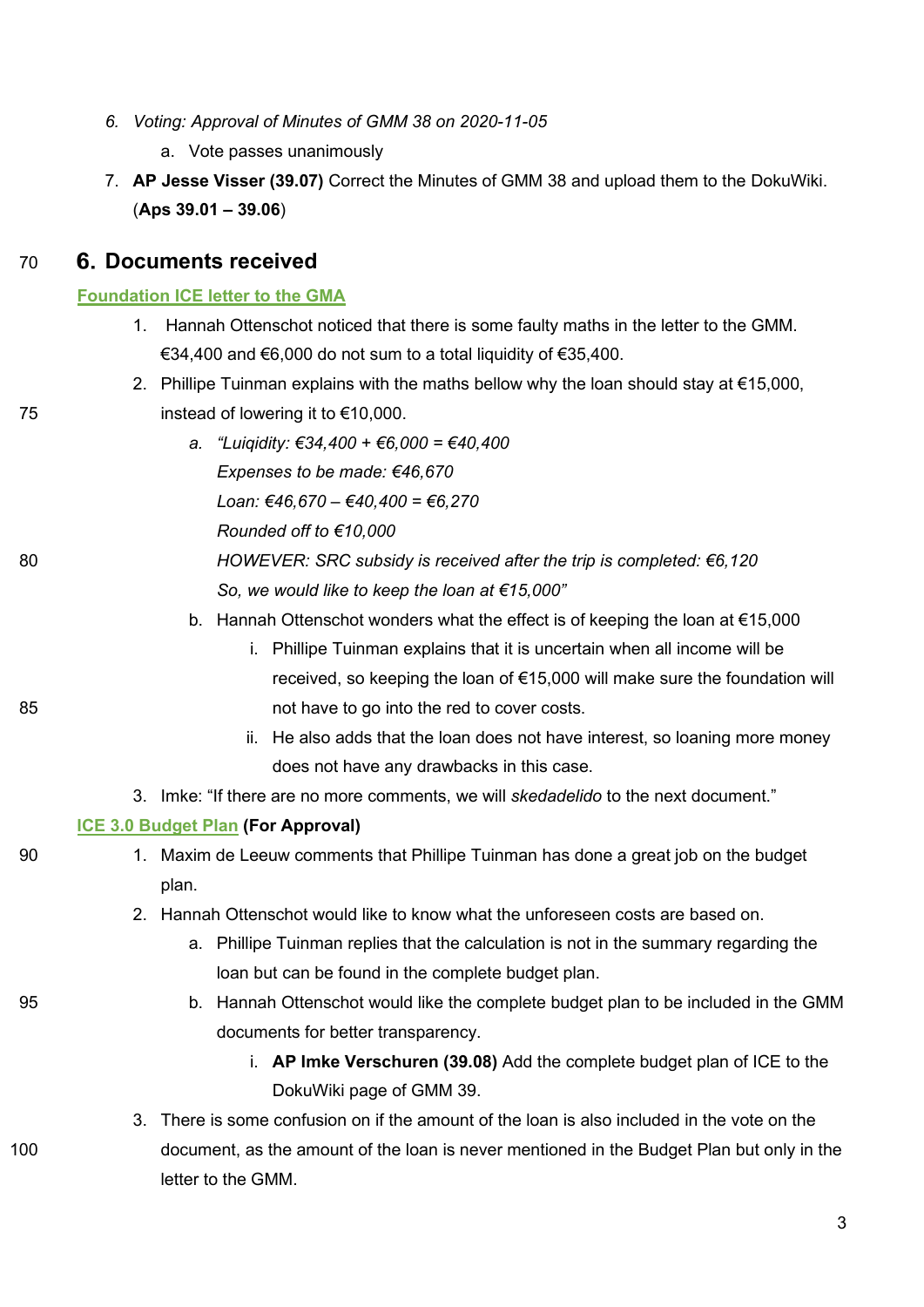| a. The GMM agrees that the following vote, approving of the document, also approves |
|-------------------------------------------------------------------------------------|
| the amount of the loan.                                                             |

4. *Voting: Approval of ICE 3.0 Budget Plan on 2020-11-05*

a. Vote passes unanimously

# **[Budget Plan 2020-2021](https://wiki.proto.utwente.nl/_media/proto/gmmdocs/budgetplan-2020-2021_revised.pdf) (For Approval)**

|     |           | 1. General remarks                                                                          |  |  |
|-----|-----------|---------------------------------------------------------------------------------------------|--|--|
|     |           | a. Maxim de Leeuw comments that the budget plan looks great and wishes Jonathan             |  |  |
|     |           | Matarazzi much luck during the coming year.                                                 |  |  |
| 110 |           | b. Peter van der Burgt noticed that the PDF file uploaded on the DokuWiki has some          |  |  |
|     |           | weird artifacts.                                                                            |  |  |
|     |           | i. Jonathan Matarazzi replies that he also noticed this and will upload a better            |  |  |
|     |           | export later.                                                                               |  |  |
|     |           | ii. AP Jonathan Matarazzi (39.09) Make a better PDF export of the budget plan.              |  |  |
| 115 |           | c. Mick Tijdeman appreciates the line and page numbering but would also like to see         |  |  |
|     |           | table numbering in future documents.                                                        |  |  |
|     |           | i. Jonathan Matarazzi replies that he will make sure to include table numbers in            |  |  |
|     |           | future documents.                                                                           |  |  |
|     | 2. Page 4 |                                                                                             |  |  |
| 120 |           | a. Mick Tijdeman was confused by the incoming statement overview and thought that           |  |  |
|     |           | there were 3500 membership fees.                                                            |  |  |
|     |           | i. But 3500 is of course the account number and not the number of membership                |  |  |
|     |           | fees.                                                                                       |  |  |
|     |           | b. Maxim de Leeuw noticed that the total of membership fees does not correspond with        |  |  |
| 125 |           | the number of affiliated and unaffiliated ordinary members mentioned in the description     |  |  |
|     |           | of 3500 - Membership Fees.                                                                  |  |  |
|     |           | i. Jonathan Matarazzi replies that the total of fees is correct, but that he simply         |  |  |
|     |           | forgot to update the number of members mentioned in the description.                        |  |  |
|     |           | 1. AP Jonathan Matarazzi (39.10) Update the number of members                               |  |  |
| 130 |           | mentioned in the description of 3500 - Membership Fees                                      |  |  |
|     | 3. Page 6 |                                                                                             |  |  |
|     |           | a. Maartje Huveneers wonders why the amount of 3610 – Food Helpers is not lowered.          |  |  |
|     |           | i. Jonathan Matarazzi explains that, in case there can be physical activities,              |  |  |
|     |           | corona coordinators will need to be present, who the board also plans on giving             |  |  |
| 135 |           | free food for activities during dinner time.                                                |  |  |
|     |           | b. Peter van der Burgt wonders why 3150 – Board clothing is increased to $\epsilon$ 150 per |  |  |
|     |           | board member, though there was a lot of comments on it during the previous GMM.             |  |  |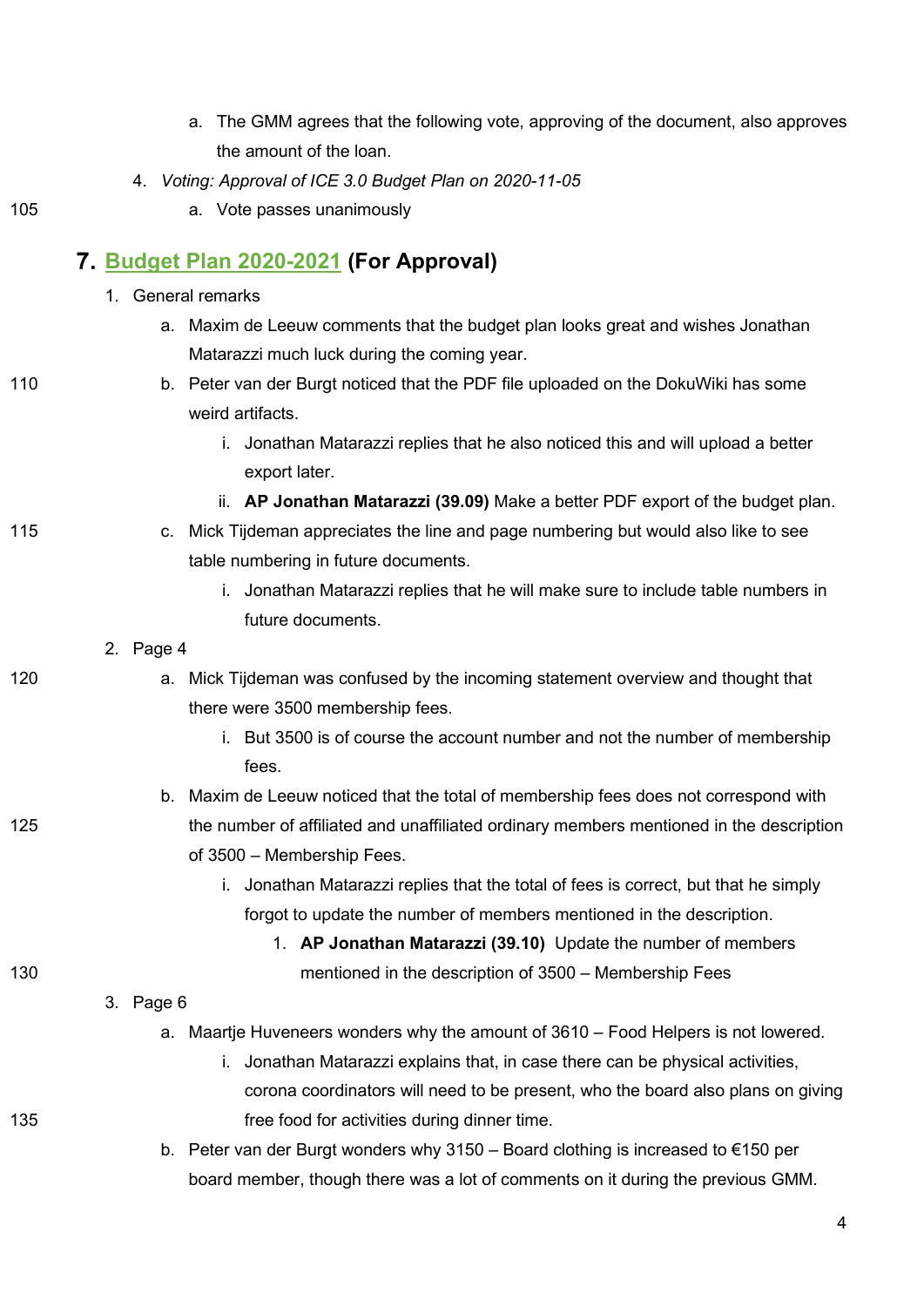|     | i. Jesse Visser explains that during the last GMM there was only one person                |
|-----|--------------------------------------------------------------------------------------------|
|     | against the budget increase. The rest of the GMM was in favour or neutral, as              |
| 140 | long as the choice was explained better. The new budget plan 2020-2021 now                 |
|     | better explains the choice to increase the board clothing budget.                          |
|     | c. Peter van der Burgt wonder why the budget of printing is not increased, so the board    |
|     | can buy a new printer.                                                                     |
|     | i. Jonathan Matarazzi replies that he would prefer to first contact the supplier of        |
| 145 | the current printer if the missing part can still be delivered. Otherwise, he would        |
|     | prefer to use the hardware reservation instead of the printing budget to buy a             |
|     | new printer.                                                                               |
|     | 1. AP Jonathan Matarazzi (39.11) Contact the manufacturer of Proto's                       |
|     | printer for the missing parts.                                                             |
| 150 | 4. Page 11                                                                                 |
|     | a. Peter van der Burgt wonders why the 4040 – Kick-In Committee now contains the           |
|     | costs that are known after the fact instead of the original prognose of the cost as usual. |
|     | Just like in 4020 - Camp committee.                                                        |
|     | i. Jonathan Matarazzi replies that this is because when he originally started              |
| 155 | writing the budget plan it was already clear that the Kick-In would be cheaper             |
|     | and that unlike the Kick-In there were still plans to move the camp to a later             |
|     | date.                                                                                      |
|     | 1. Phillipe Tuinman would like to see this reasoning included in the                       |
|     | description of 4040 - Kick-In committee.                                                   |
| 160 | a. Jonathan Matarazzi replies that the reason why the Kick-In was                          |
|     | expected to be cheaper this year is already mentioned in the                               |
|     | description.                                                                               |
|     | Maxim de Leeuw advises Jonathan Matarazzi to make sure that the<br>2.                      |
|     | next treasurer budgets the right amount for the Kick-In.                                   |
| 165 | At 13:30 Phillipe Tuinman left the GMM, decreasing the total number of votes to 9.         |
|     | b. Peter van der Burgt wonders why the amount in $4240 -$ ProtoTrip stayed the same        |
|     | while the description mentions that the ProtoTrip will be cancelled.                       |
|     | i. Jonathan Matarazzi replies that the cancelation of the ProtoTrip was only               |
|     | decided after the changing GMM and that he believed it would be better to                  |
| 170 | make this change in the semi-annual financial report.                                      |
|     | Maxim de Leeuw wonders if the FishCie has created a budget plan on how they will be<br>c.  |
|     | using the increased budget.                                                                |

5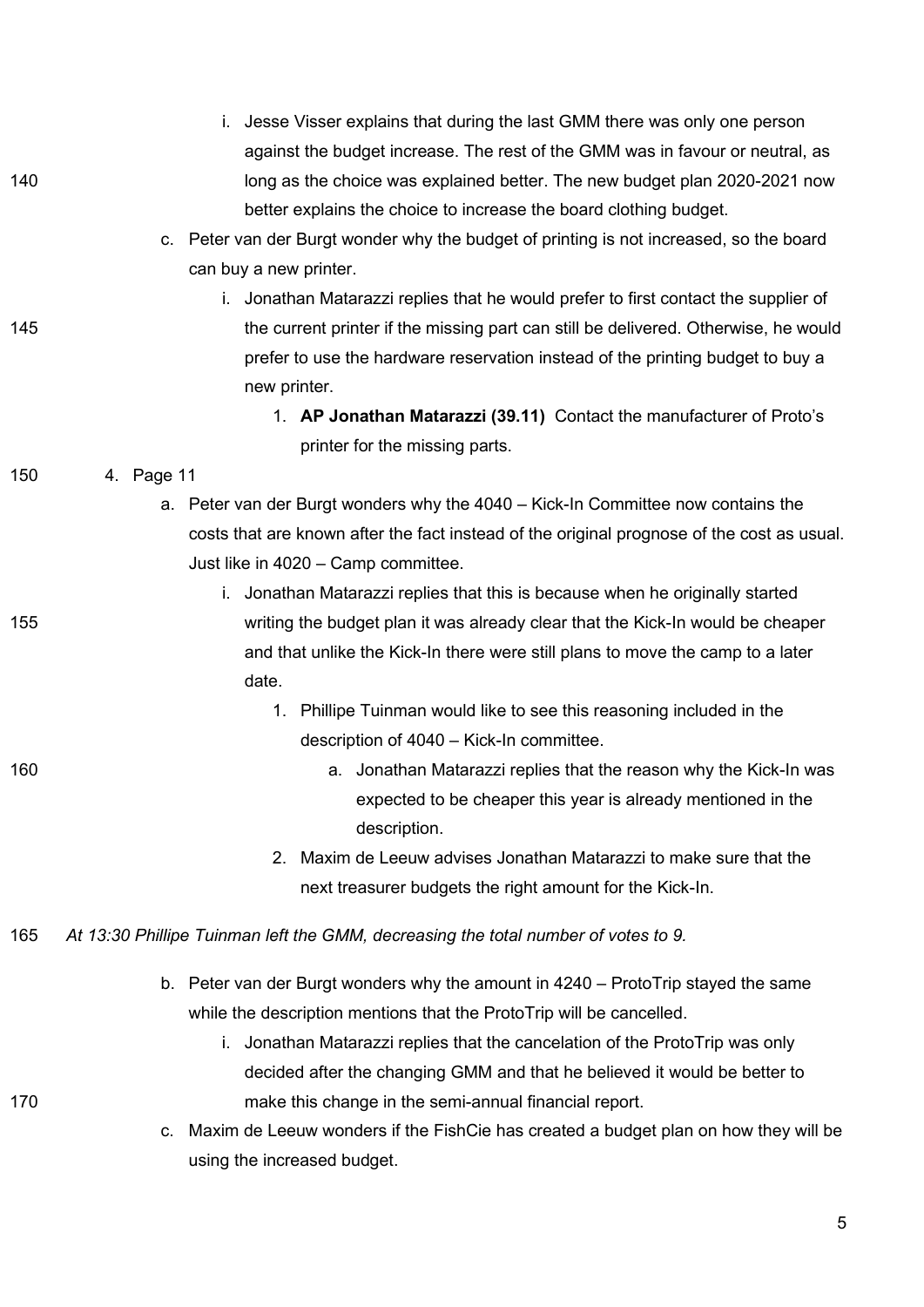- i. Sebastiaan van Loon replies that the FishCie has not made a clear budget plan yet, but because the committee now has some more experience members that 175 **know what they are doing they have a lot of plans on how to improve the** aquarium.
	- 5. Page 18
		- a. Maartje Huveneers wonders why there is a budget for domain names unexpected.
			- i. Jonathan Matarazzi replies that it sometimes happens that the committee has
- 180 to buy a new domain name, which was not budgeted for at the start of the year.
	- 6. *Voting: Approval of Budget Plan 2020-2021 on 2020-11-05*
		- a. Vote passes unanimously
	- 7. **AP Jonathan Matarazzi (39.12)** Correct the Budget Plan 2020-2021 and upload it to the DokuWiki (**Aps 39.09 & 39.10)**

#### 185 **Any other business**

1. There is no other business.

### **9. Survey**

- 1. Imke Verschuren does not remember what the survey is used for.
	- a. Hannah Ottenschot wonders if we can still find a new chair.
- 190 2. Because sadly Frank Lammers is not present at the GMM "Franks Thing" will instead be done by Maxim de Leeuw.
	- a. With the magic of Zoom Maxim de Leeuw made a pencil disappear.



1. Sebastiaan van Loon wonders if Maartje Huveneers likes his Zoom background.



a. Maartje Huveneers would like to know if the GMM could find a new board.

195

6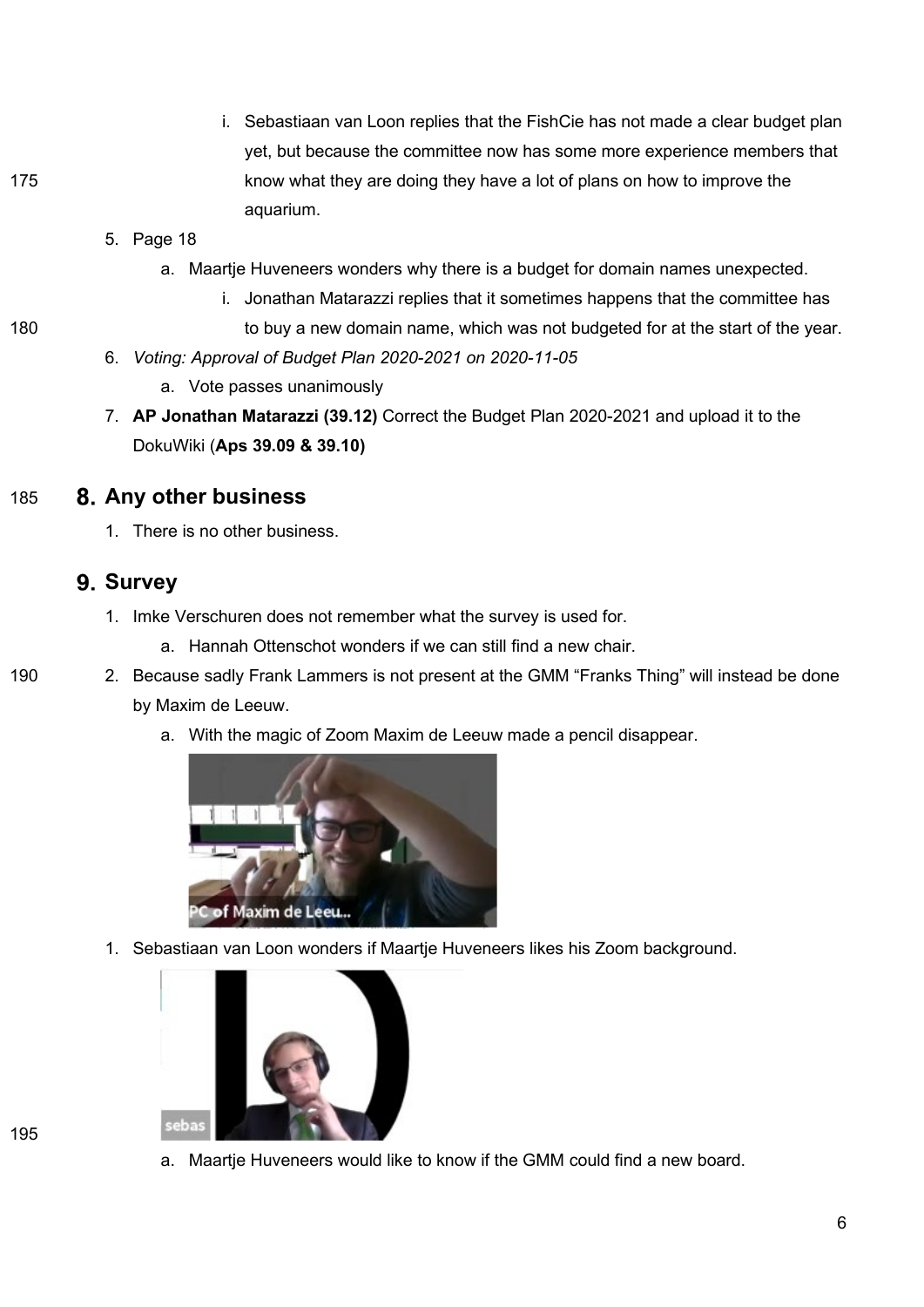- 2. Mick Tijdeman asks Maxim de Leeuw how he just pronounced the abbreviation of the Have You Tried Turning It Off And On Again committee, because it sounded like he was missing some letters.
- 
- 200 a. Maxim replies HYTTIOc: Have You Tried Turning It Off committee.
	- 3. Maxim de Leeuw wonders if Imke Verschuren has a question
		- a. She does not

## **Closing**

1. The 39th General Member Meeting of S.A. Proto is officially closed at 13:41 on 5 November 205 2020!

## **Presence**

The following people were present at the start of the General Member Meeting.

| Hannah Ottenschot | Jonathan Matarazzi | Mick Tijdeman           |
|-------------------|--------------------|-------------------------|
| Imke Verschuren   | Maartje Huveneers  | <b>Phillipe Tuinman</b> |
| Jesse Visser      | Maxim de Leeuw     | Sebastiaan van Loon     |

## 12. Recap action points

#### Recap previous action points

| <b>AP</b> | Who?               | What?                                | <b>Status</b>              |
|-----------|--------------------|--------------------------------------|----------------------------|
| 37.04     | Jonathan Matarazzi | Arrange a sticker to put on Proto's  | To be done $ \rightarrow $ |
|           |                    | cash register to show the amount of  |                            |
|           |                    | cash money inside has not changed    |                            |
|           |                    | between Audit Committee meetings.    |                            |
| 37.14     | <b>Board 10.0</b>  | Make sure Proto's Homey is used.     | To be done $ \rightarrow $ |
| 37.18     | Sanne Bouman       | Correct the Half-yearly Financial    | Done $\checkmark$          |
|           |                    | Report 2019-2020 and upload it to    |                            |
|           |                    | the DokuWiki. (APs 37.01 - 37.03,    |                            |
|           |                    | $37.05, 37.06, 37.09 - 36.16$        |                            |
| 37.19     | Board 10.0         | Make sure to mention that helpers at | To be done $ \rightarrow $ |
|           |                    | activities can make use of the food  |                            |
|           |                    | for helpers' budget more leniently.  |                            |
| 38.01     | Hannah Ottenschot  | Add the requested additional         | Done $\blacktriangledown$  |
|           |                    | explanation by Peter van der Burgt   |                            |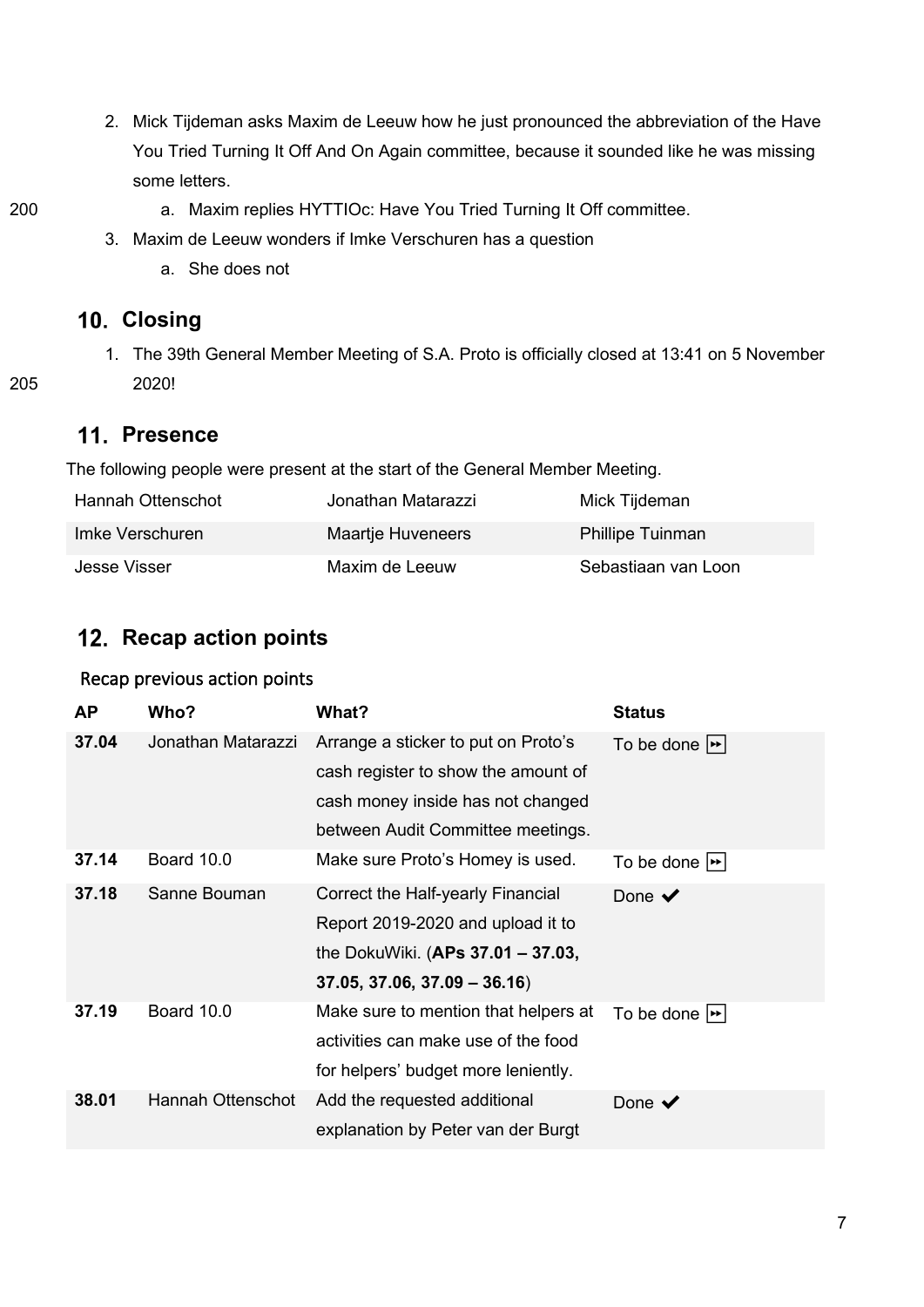|       |                    | to line 298 of the minutes of GMM<br>37.                                                                                 |                                  |
|-------|--------------------|--------------------------------------------------------------------------------------------------------------------------|----------------------------------|
| 38.02 | Sanne Bouman       | Add the reservation sheet to the<br>audit folder.                                                                        | To be done $\blacktriangleright$ |
| 38.03 | Board 10.0         | Contact BOZ on the procedure for<br>receiving funds per primary member.                                                  | To be done $\blacktriangleright$ |
| 38.04 | Board 10.0         | Discuss with the Audit Committee<br>and Board of Advisors if they would<br>like to be evaluated in the yearly<br>report. | To be done $\blacktriangleright$ |
| 38.05 | Board 10.0         | See if the integration week should be<br>kept as an activity and permanent<br>committee.                                 | To be done $ \rightarrow $       |
| 38.06 | Board 9.0          | Correct Yearly Report 2019-2020<br>and upload it to the DokuWiki. (APs<br>$38.04 - 38.06$                                | Done $\checkmark$                |
| 38.07 | Jonathan Matarazzi | Look into the possibility of creating<br>more transparency in the financial<br>documents of Proto.                       | To be done $\blacktriangleright$ |
| 38.08 | Jonathan Matarazzi | Check if any of the Reservations<br>Miscellaneous have expired and can<br>be removed from future financial<br>reports.   | To be done $\blacktriangleright$ |
| 38.09 | Board 10.0         | Look into the possibility of requesting To be done $\rightarrow$<br>a Xerox printing pass from LISA.                     |                                  |
| 38.10 | Sanne Bouman       | <b>Correct Yearly Financial Report</b><br>2019-2020 and upload it to the<br>DokuWiki. (APs 38.11 - 38.15 &<br>38.18)     | To be done $\blacktriangleright$ |
| 38.11 | Board 10.0         | Correct COVID-19 Policy Plan 2020-<br>2021 and upload it to the DokuWiki.<br>(APs 38.20 & 38.21)                         | Done $\checkmark$                |
| 38.12 | Board 10.0         | Add pictures of the board members<br>to the board member introductions in<br>the Policy Plan 2020-2021.                  | Done $\checkmark$                |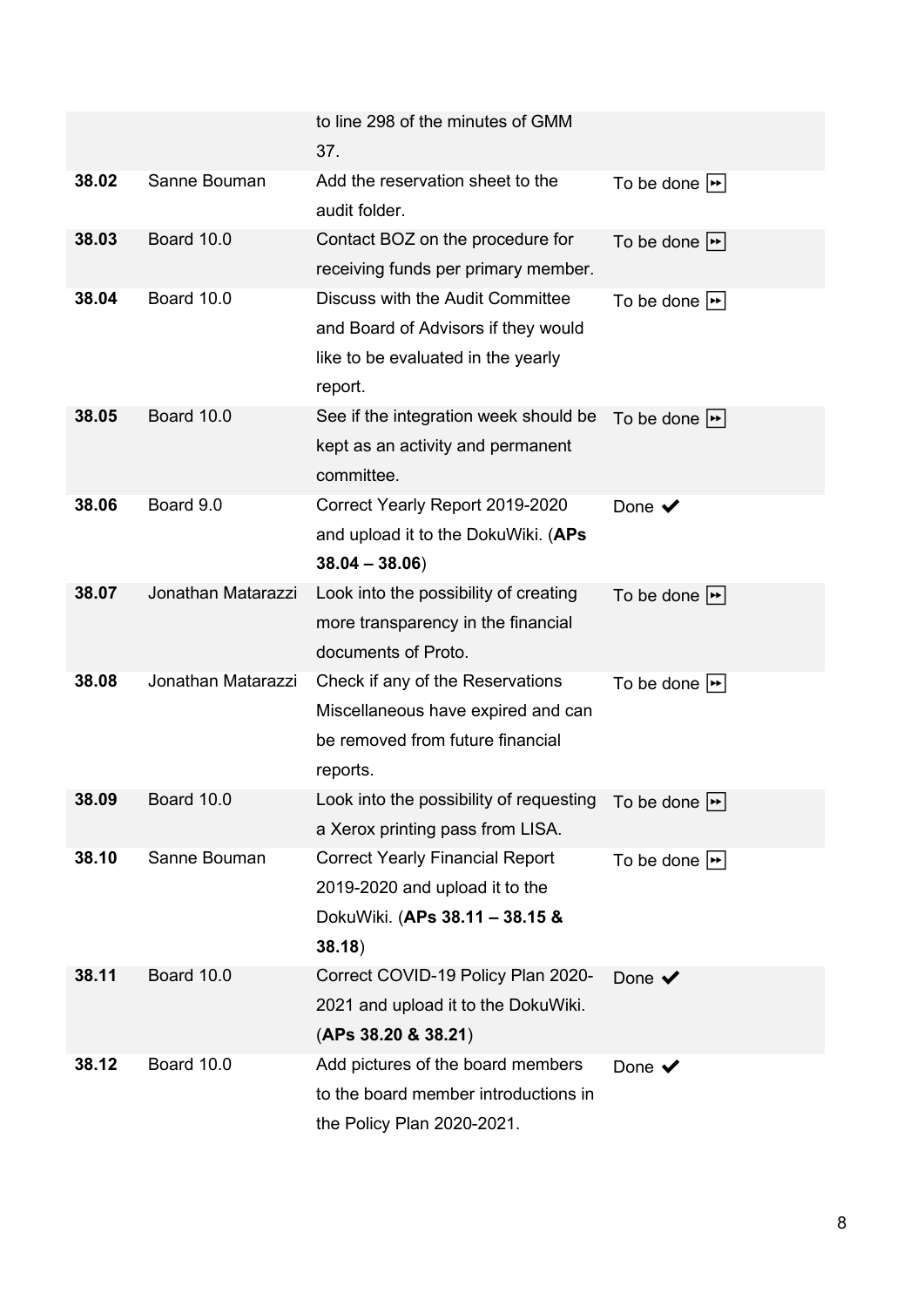| 38.13 | Board 10.0             | Communicate to Sjoerd Visser who<br>the ARBO responsible will be.                                                                      | Done $\blacktriangledown$        |
|-------|------------------------|----------------------------------------------------------------------------------------------------------------------------------------|----------------------------------|
| 38.14 | Board 10.0             | Include the board meetings as<br>closed in the standard opening hours<br>of the Protopolis.                                            | Done $\blacktriangledown$        |
| 38.15 | <b>Jesse Visser</b>    | Look into including an active minute<br>taking workshop in the secretary<br>function training.                                         | To be done $\blacktriangleright$ |
| 38.16 | Board 10.0             | Look into the possibility of starting a<br>Proto podcast                                                                               | Done $\blacktriangledown$        |
| 38.17 | <b>Jesse Visser</b>    | Find out if the CRITEEC will become<br>active again in the coming academic<br>year.                                                    | Done $\checkmark$                |
| 38.18 | Sebastiaan van<br>Loon | Look into posting committee<br>introductions on social media.                                                                          | Done $\blacktriangledown$        |
| 38.19 | <b>Audit Committee</b> | Write a strategic plan regarding the<br>liquidity of Proto for the coming<br>years.                                                    | To be done $\blacktriangleright$ |
| 38.20 | Board 10.0             | Look into the possibility of promoting<br>donations to Alumni.                                                                         | To be done $\blacktriangleright$ |
| 38.21 | <b>Audit Committee</b> | Make clear which reservations<br>should be included in the budget<br>plan and which should be in the<br>financial report.              | To be done $\blacktriangleright$ |
| 38.22 | Board 10.0             | Investigate if it is possible to get<br>subsidy for the camp at the end of<br>this academic year and at the start of<br>the next year. | Done $\blacktriangledown$        |
| 38.23 | Jonathan Matarazzi     | Correct Budget Plan 2020-2021 and<br>plan a new GMM to present the<br>revised document. (APs 38.30 38.33<br>$& 38.36 - 38.44)$         | Done $\checkmark$                |

210